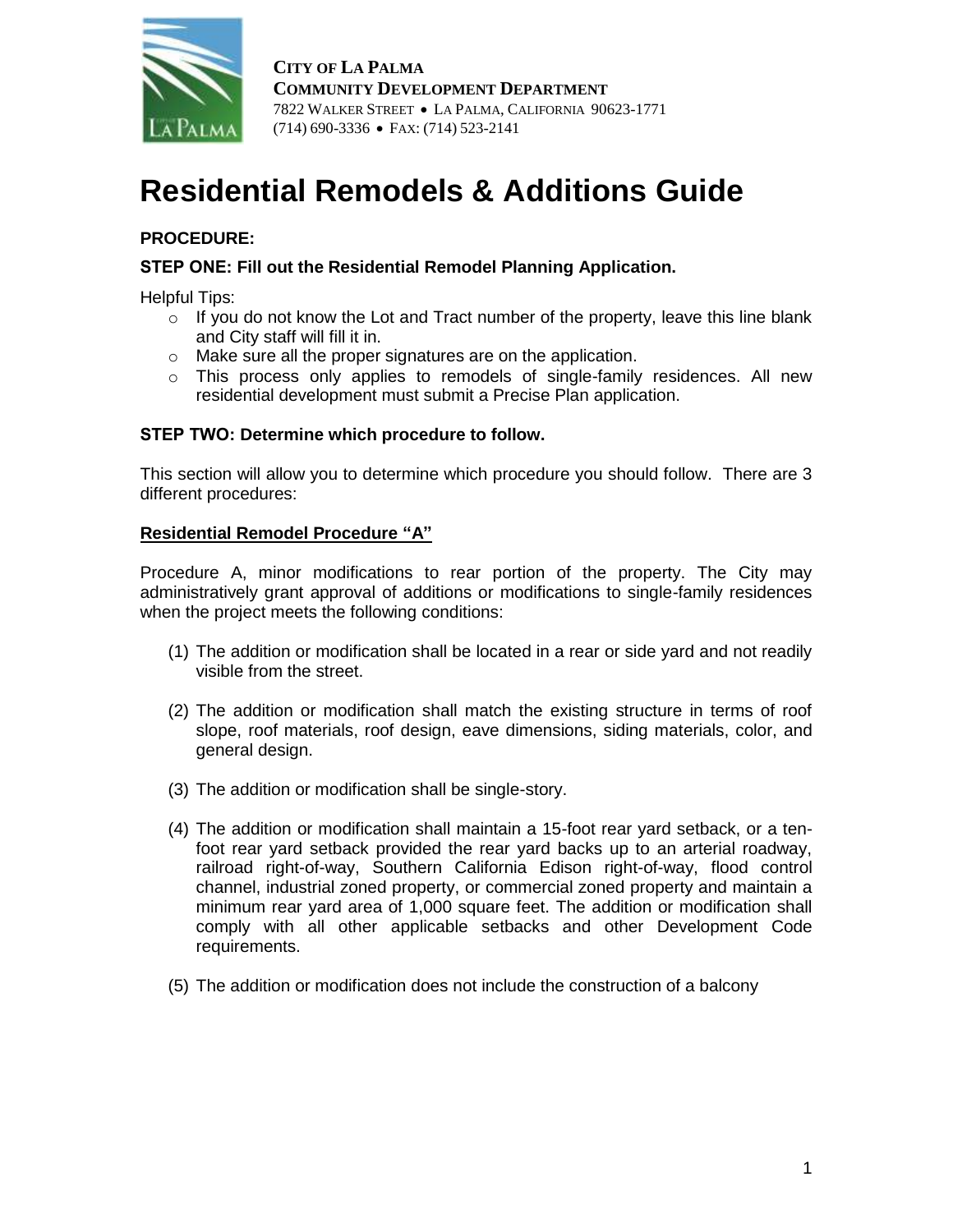

# **Residential Remodel Procedure "B"**

Procedure B, minor modifications requiring neighborhood notification. The City may administratively approve a single-family residential remodel upon meeting the notification requirements set forth in this subsection. Adjacent neighbors affected by the addition or modification shall be notified of the proposed action and offered the opportunity to sign the plans in support of the addition or modification or offered a 15-day period to respond with any objections or concerns. Should the objections or concerns be unresolved, the matter shall be referred to the Development and Circulation Committee for determination after conducting a public hearing. No fee shall be required for the referral to the appeal body. If there are no unresolved objections, the City may administratively consider and approve the application for a residential room addition which complies with all of the following conditions:

- (1) The project is a minor addition or modification to the front of the house.
- (2) The addition or modification shall match the existing structure in terms of roof slope, roof materials, roof design, eave dimensions, siding materials, color, and general design.
- (3) The addition or modification may be a single- or two-story room addition.
- (4) The addition or modification shall maintain a 15-foot rear yard setback, or a tenfoot rear yard setback provided the rear yard backs up to an arterial roadway, railroad right-of-way, Southern California Edison right-of-way, flood control channel, industrial zoned property, or commercial zoned property and maintain a minimum rear yard area of 1,000 square feet. The addition or modification shall comply with all other applicable setbacks and other Development Code requirements.
- (5) The addition or modification does not include the construction of a balcony.

## **Residential Remodel Procedure "C"**

Procedure C is for any single-family residential remodel that does not comply with the conditions of a Procedure A residential remodel or a Procedure B residential remodel and requires a Public Hearing for approval of a Precise Plan Amendment at the Development and Circulation Committee.

## **STEP THREE: Determine required filing fees.**

For a current list of Residential Remodel Permit Fees please refer to the latest City Council Adopted Planning Fees Schedule available at City Hall and on the City's website.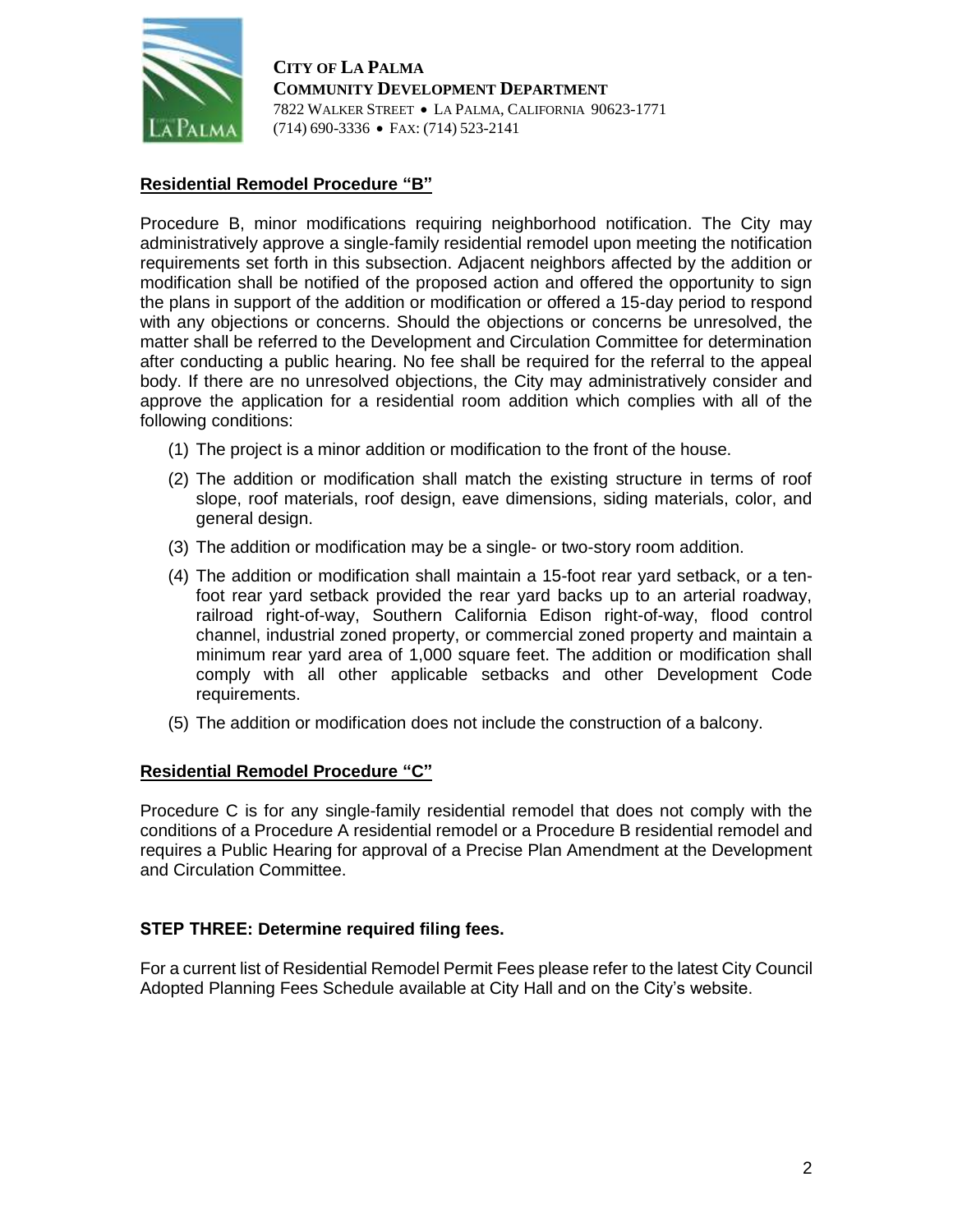

## **STEP FOUR: Submit the application, architectural plans, and applicable fees.**

Turn in your application with notification package, architectural plans (refer to Project Plan Requirements supplement), and the applicable fees to the Community Development Department, Planning Division located at La Palma City Hall. Counter Hours are 7:30am to 12 noon. City Hall's address is:

> La Palma City Hall 7822 Walker Street La Palma CA, 90623

\*\*Checks shall be made payable to the "**City of La Palma**".

## **STEP FIVE: Staff Review and Public Hearings.**

### **Residential Remodel Procedure A**

The Planning Division will review your plans and will either return the plans to you for corrections or okay the plans to be submitted for building permit plan check review. If the Community Development Department reviews and denies the proposal, the Applicant may file an appeal of that decision to a public meeting of the Development and Circulation Committee. When the Community Development Department's Planning Division stamps your plans approved, you may submit your proposal into the building permit plan check process at the Building & Safety Division. You can contact the Building & Safety Division directly at (714) 690-3340 [building@cityoflapalma.org](mailto:building@cityoflapalma.org) or visit them at City Hall during public counter hours which are between 7:30am to 12 noon Monday through Thursday (closed Fridays).

### **Residential Remodel Procedure B**

The Planning Division will review your plans and will return the plans to you for corrections, if needed. Once the Planning Division receives a satisfactory, complete set of plans, a notification will be mailed to adjacent property owners and property owners across the street who may be visually affected by the addition. Any objections or concerns must be expressed during a 15-day response period that will be incorporated into the notification. Should the objections or concerns be unresolved, the matter shall be referred to the Development and Circulation Committee for determination after conducting a Public Hearing. If there are no unresolved objections, the Planning Division may consider and approve an application over the counter for a residential room addition that complies with all of the stated conditions. The Planning Division staff will stamp your plans approved and you may begin the plan check process for your building permits at the Building & Safety Division. You can contact the Building & Safety Division at (714) 690-3340.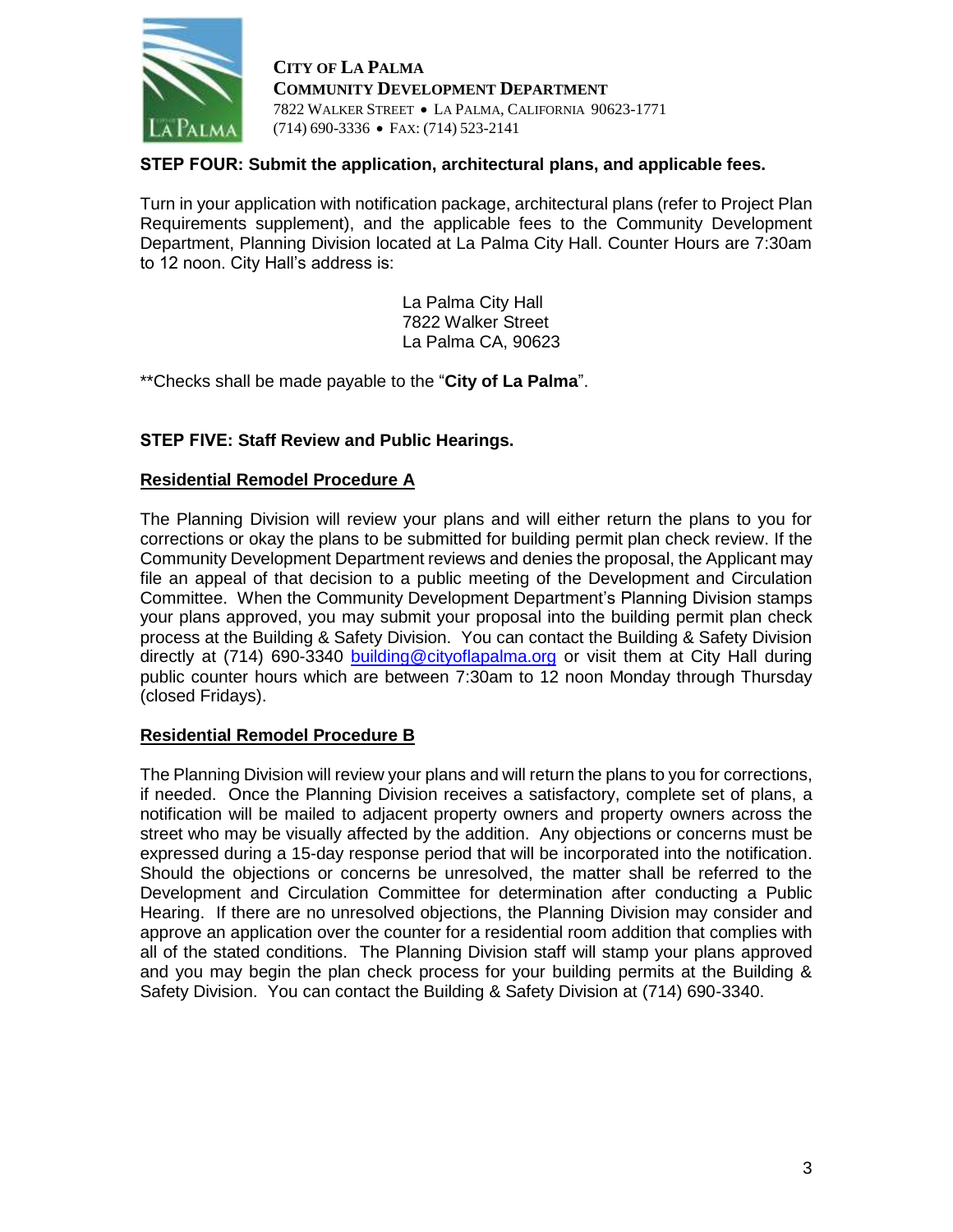

## **Residential Remodel Procedure C**

Your project will need a Precise Plan Amendment. The Planning Division will review your plans and will return the plans to you for corrections, if needed. Once the Planning Division receives a satisfactory, complete set of plans, you will need to provide the Planning Division with 1 full size copy of the architectural plans, one set of 11 inch by 17 inch reductions and a digital copy for the Development and Circulation Committee Public Hearing.

A completed application and architectural plans must be submitted, reviewed, and determined to be complete by the Planning Division, prior to scheduling a Development and Circulation Committee meeting date. You or your representative will be expected to attend the Public Hearing for your project. The Development and Circulation Committee will give the final approval or denial of your project. Included in this packet is information about the Development and Circulation Committee, including a calendar showing their meeting dates. If the Development and Circulation Committee denies the project, the Applicant may appeal the proposal to the City Council.

After the Development and Circulation Committee approves the project, the applicant will be required to sign an agreement to comply with the approved set of conditions related to the project. A copy of this agreement, three (3) sets of plans (including the structural calculations and energy forms) can then be submitted to the Building & Safety Division for plan check, payment of school fees (if applicable) and issuance of building permits. You can contact the Building & Safety Division at (714) 690-3340.

For More Information Contact:

Scott A. Hutter, Planning & Zoning (714) 690-3336 scotth@cityoflapalma.org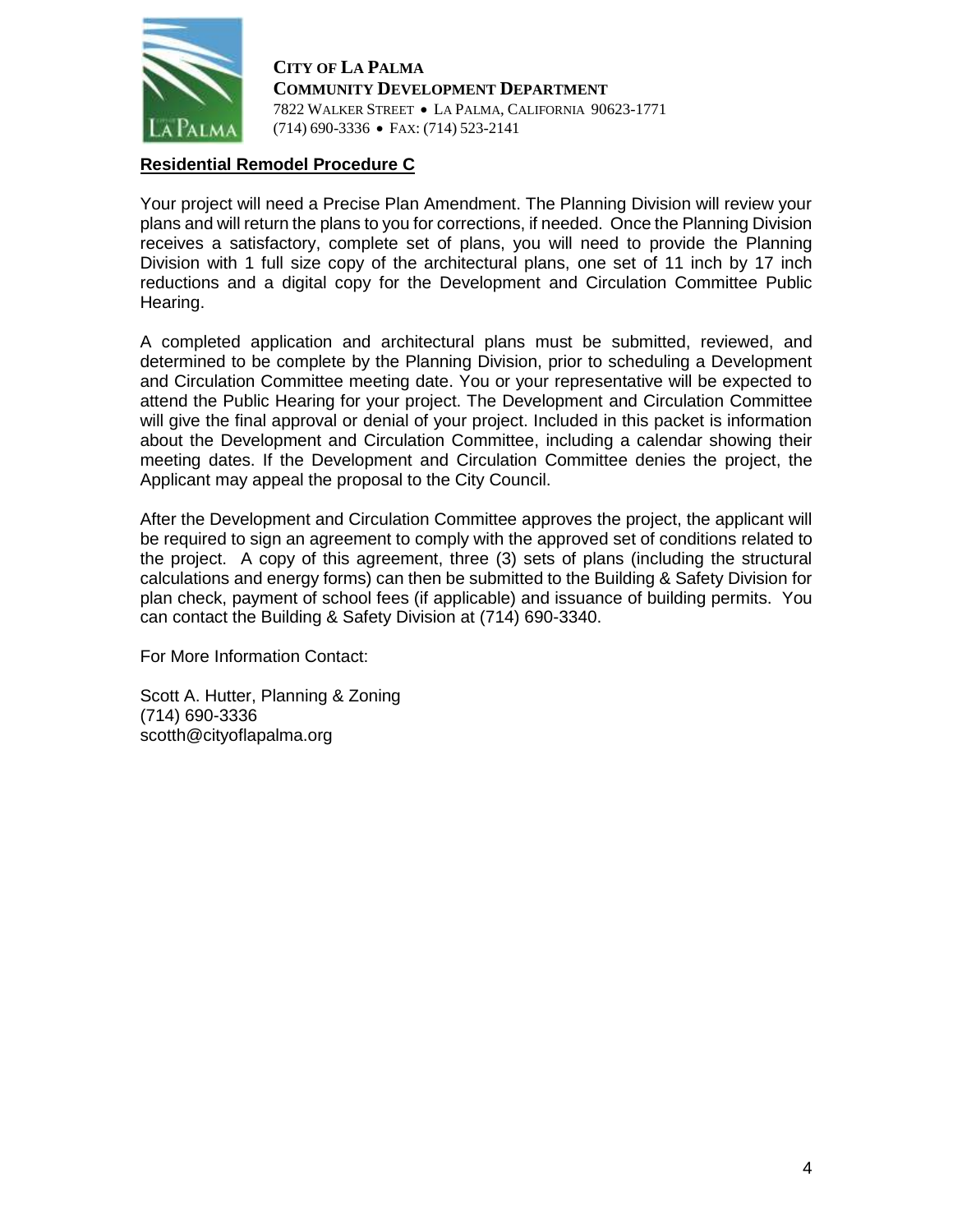

# **Residential Precise Plan Amendment Planning Application**

Application pursuant to Chapter 44 of the Municipal Code for:

 $\Box$  Administrative Approval - Residential Remodel Level (A)

 $\Box$  Administrative Approval - Residential Remodel Level (B)

 $\Box$  Precise Plan Amendment / Public Hearing - Residential Remodel Level (C)

*Fees: For a current list of fees please refer to the latest City Council Adopted Planning Fees Schedule available on the City's website and at City Hall.* 

|    |                             | File Number _______________________Filing Date __________________________________ |  |  |  |  |  |
|----|-----------------------------|-----------------------------------------------------------------------------------|--|--|--|--|--|
|    |                             |                                                                                   |  |  |  |  |  |
|    |                             |                                                                                   |  |  |  |  |  |
|    |                             |                                                                                   |  |  |  |  |  |
|    |                             |                                                                                   |  |  |  |  |  |
|    |                             |                                                                                   |  |  |  |  |  |
|    | <b>Project Description:</b> |                                                                                   |  |  |  |  |  |
|    |                             |                                                                                   |  |  |  |  |  |
|    |                             |                                                                                   |  |  |  |  |  |
| 3. |                             |                                                                                   |  |  |  |  |  |
| 4. |                             |                                                                                   |  |  |  |  |  |
| 5. |                             |                                                                                   |  |  |  |  |  |
| 6. |                             | List all modifications to any Bathrooms/Bedrooms/Dens                             |  |  |  |  |  |
|    |                             |                                                                                   |  |  |  |  |  |
|    |                             |                                                                                   |  |  |  |  |  |
|    |                             |                                                                                   |  |  |  |  |  |
|    |                             |                                                                                   |  |  |  |  |  |
| 8. | Location                    | of Addition(s) to the House (front, rear, side, etc.)                             |  |  |  |  |  |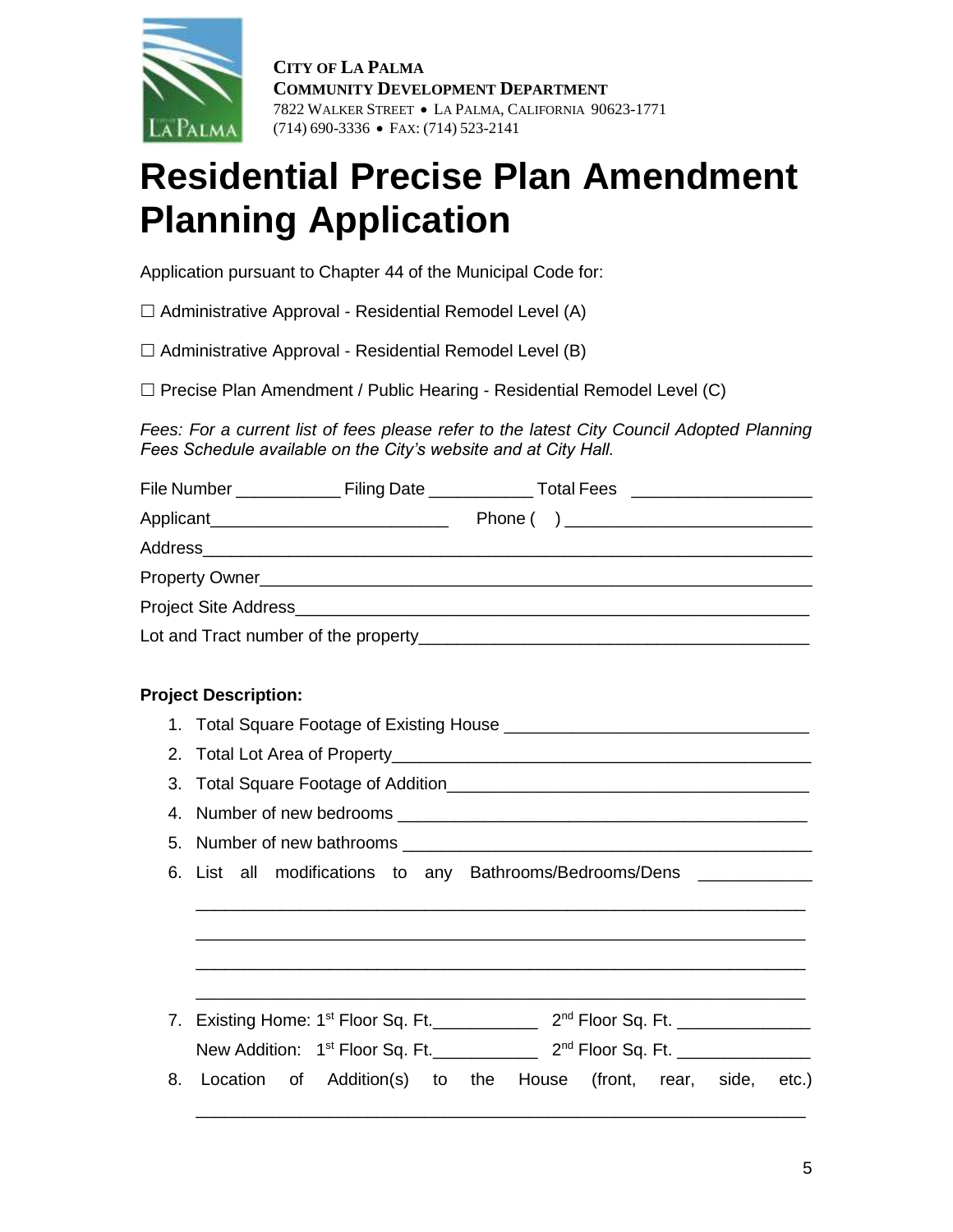| À. |
|----|

<u> 1980 - Jan James James Barnett, fransk politik (d. 1980)</u>

List all other rooms excluding Bedrooms and Bathrooms

Why is the proposed use necessary and desirable for the development of the community?

|  |  |  |  |  | Why will the proposed use not be detrimental to the neighborhood? |
|--|--|--|--|--|-------------------------------------------------------------------|
|  |  |  |  |  |                                                                   |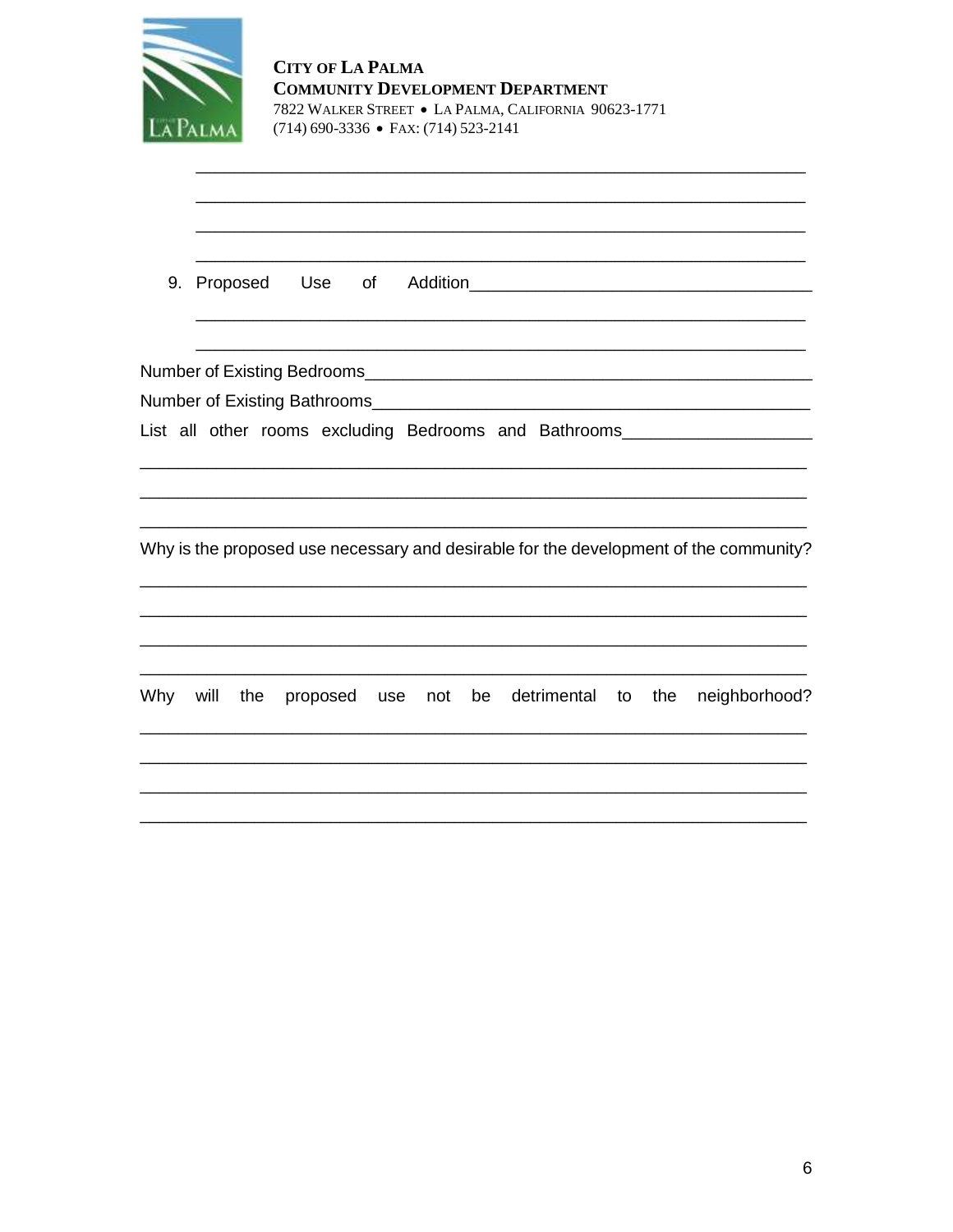

I HEREBY CERTIFY that all of the applicable items required in conjunction with City of La Palma application filing procedures are submitted with this application and to the best of my knowledge and belief are true and correctly represented. I understand that failure to submit all applicable information may be cause for denial of the application.

| Date                                |                                                                                |
|-------------------------------------|--------------------------------------------------------------------------------|
| <b>Signature of Property Owner</b>  | Signature of Applicant or Agent                                                |
| <b>Print Name of Property Owner</b> | Print Name of Applicant or Agent                                               |
| <b>Consent and Assignment</b>       |                                                                                |
|                                     | I hereby consent to allow the applicant the use of my property and I authorize |

to proceed with the application on my behalf.

Date and the set of the set of the set of the set of the set of the set of the set of the set of the set of the set of the set of the set of the set of the set of the set of the set of the set of the set of the set of the

 $\frac{1}{\sqrt{2}}$  ,  $\frac{1}{\sqrt{2}}$  ,  $\frac{1}{\sqrt{2}}$  ,  $\frac{1}{\sqrt{2}}$  ,  $\frac{1}{\sqrt{2}}$  ,  $\frac{1}{\sqrt{2}}$  ,  $\frac{1}{\sqrt{2}}$  ,  $\frac{1}{\sqrt{2}}$  ,  $\frac{1}{\sqrt{2}}$  ,  $\frac{1}{\sqrt{2}}$  ,  $\frac{1}{\sqrt{2}}$  ,  $\frac{1}{\sqrt{2}}$  ,  $\frac{1}{\sqrt{2}}$  ,  $\frac{1}{\sqrt{2}}$  ,  $\frac{1}{\sqrt{2}}$ Signature of Property Owner

------------------------------------------------------------------------------------------------------------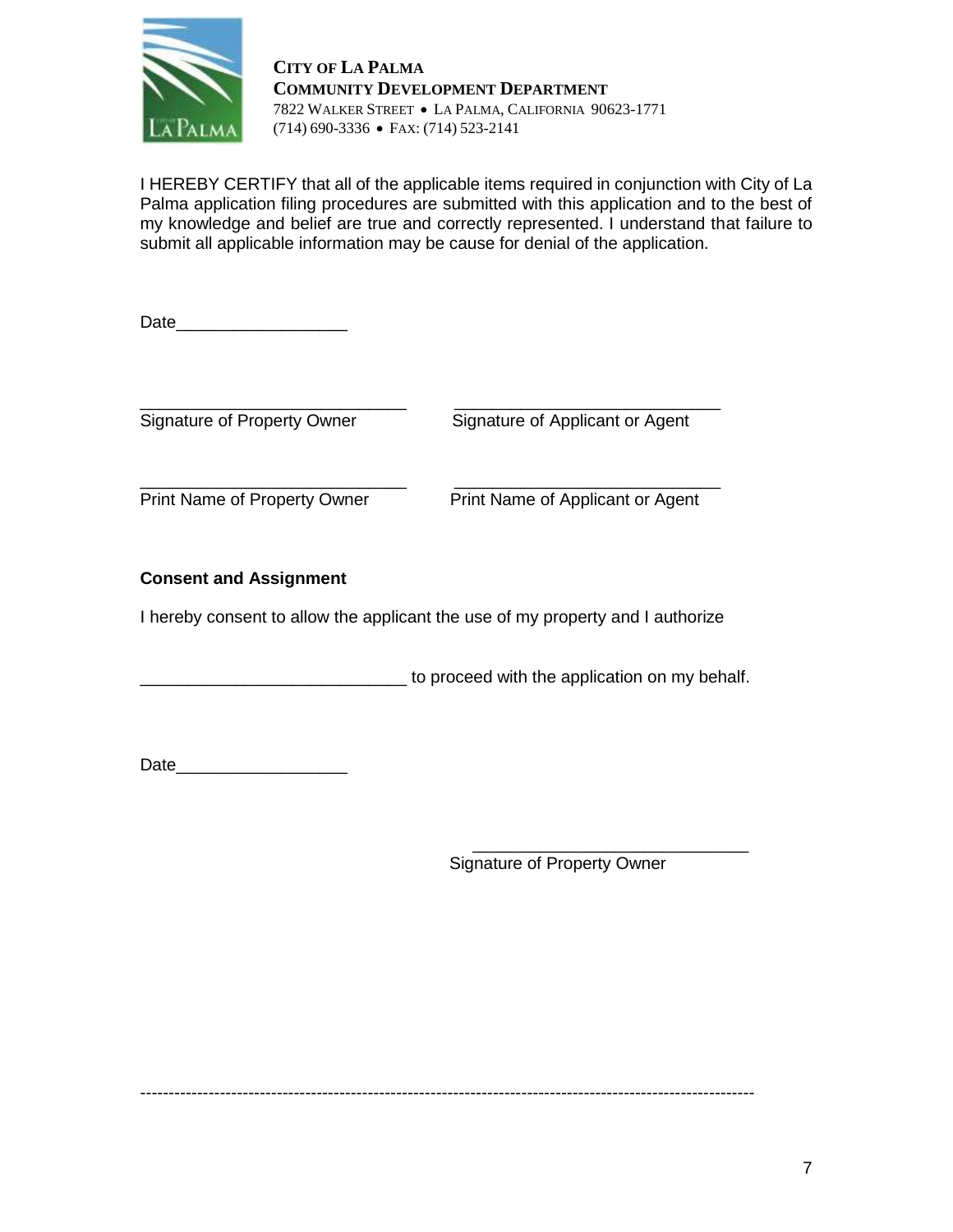

**Community Development Planning Division Use Only**

| Date Filed:           |  |
|-----------------------|--|
| Date of Legal Notice: |  |
| Date of Mailings:     |  |
| Date of DC Meeting:   |  |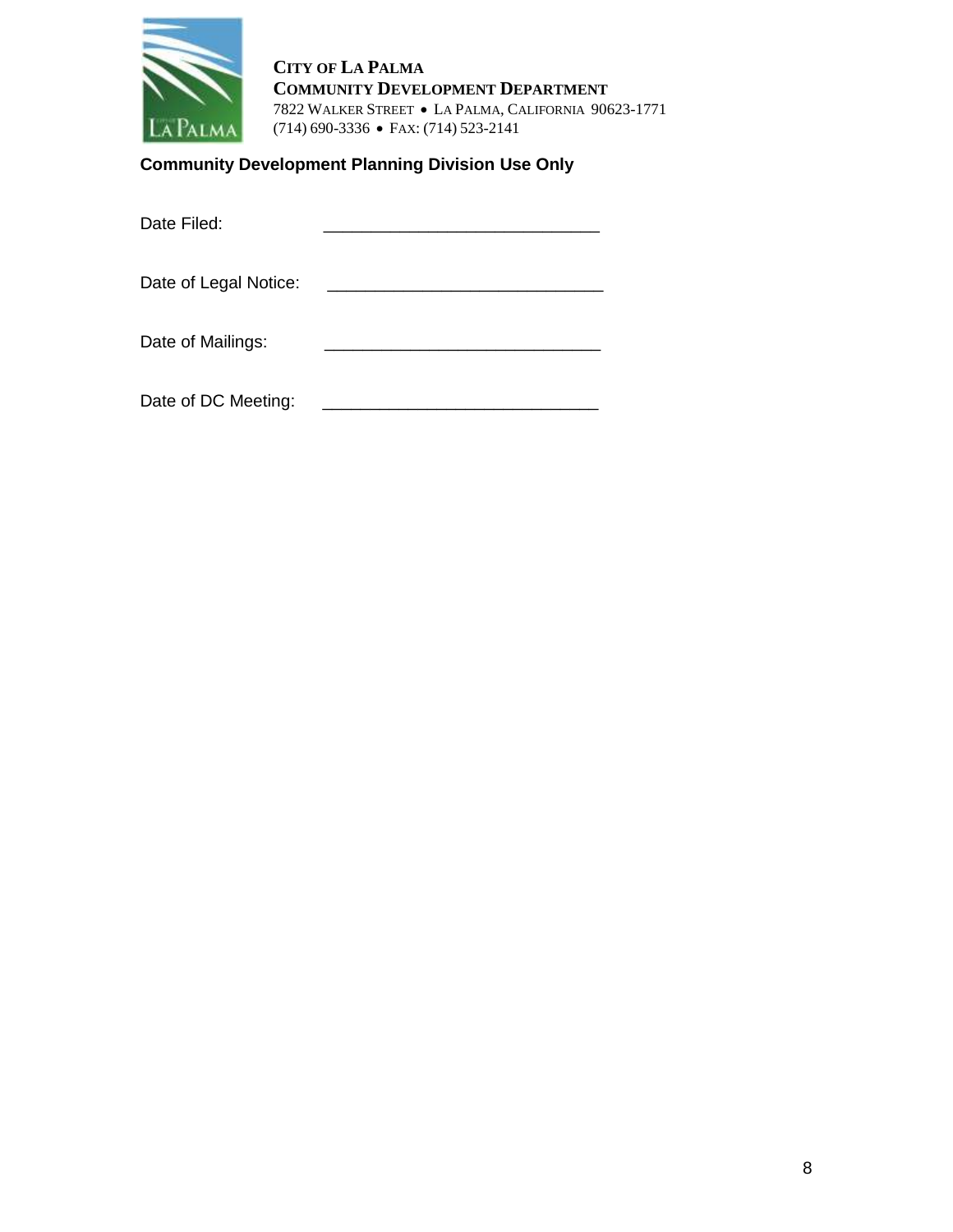

# **Development and Circulation Committee Fact Sheet**

# **What is the Development and Circulation Committee?**

The Development and Circulation Committee is the approval authority for residential Precise Plan Amendments for single family residential remodels. They also serve as the design review board and as an advisory body to the City Council. The Development and Circulation Committee must hold a public hearing for any Level "C" residential remodel and addition or an appeal of a Level "B" residential remodel and addition.

# **Who makes up the Development and Circulation Committee?**

The Development and Circulation Committee is comprised of seven (7) citizensat-large appointed by the City Council.

Mail for the Development and Circulation Committee should be sent to City Hall in care of the Community Development Department.

# **What is the role of the Development and Circulation Committee?**

It shall be the duty of the Development and Circulation Committee to:

- To review proposed projects for consistency with the Circulation and Infrastructure Element of the General Plan.
- To recommend to the City Council ways and means for improving transportation, transit, and circulation conditions and matters in Chapter 40 "Vehicles and Traffic" of the City Code.
- To advise the City Council on matters affecting the review, study, evaluation, design, and installation of traffic control devices in compliance with the Guidelines and Warrants of the California Manual of Uniform Traffic Control Devices (CAMUTCD).
- To advise the City Council on matters affecting accessibility, parking, and transportation modes, including pedestrian, bicycle, and automobiles on all public rights-of-way and paths within the city limits of the City of La Palma.
- To advise the City Council and perform such advisory duties and functions relating to planning, land use, transportation and circulation issues as the City Council may direct.
- To serve as the board of appeals related to disputes concerning the building standards code.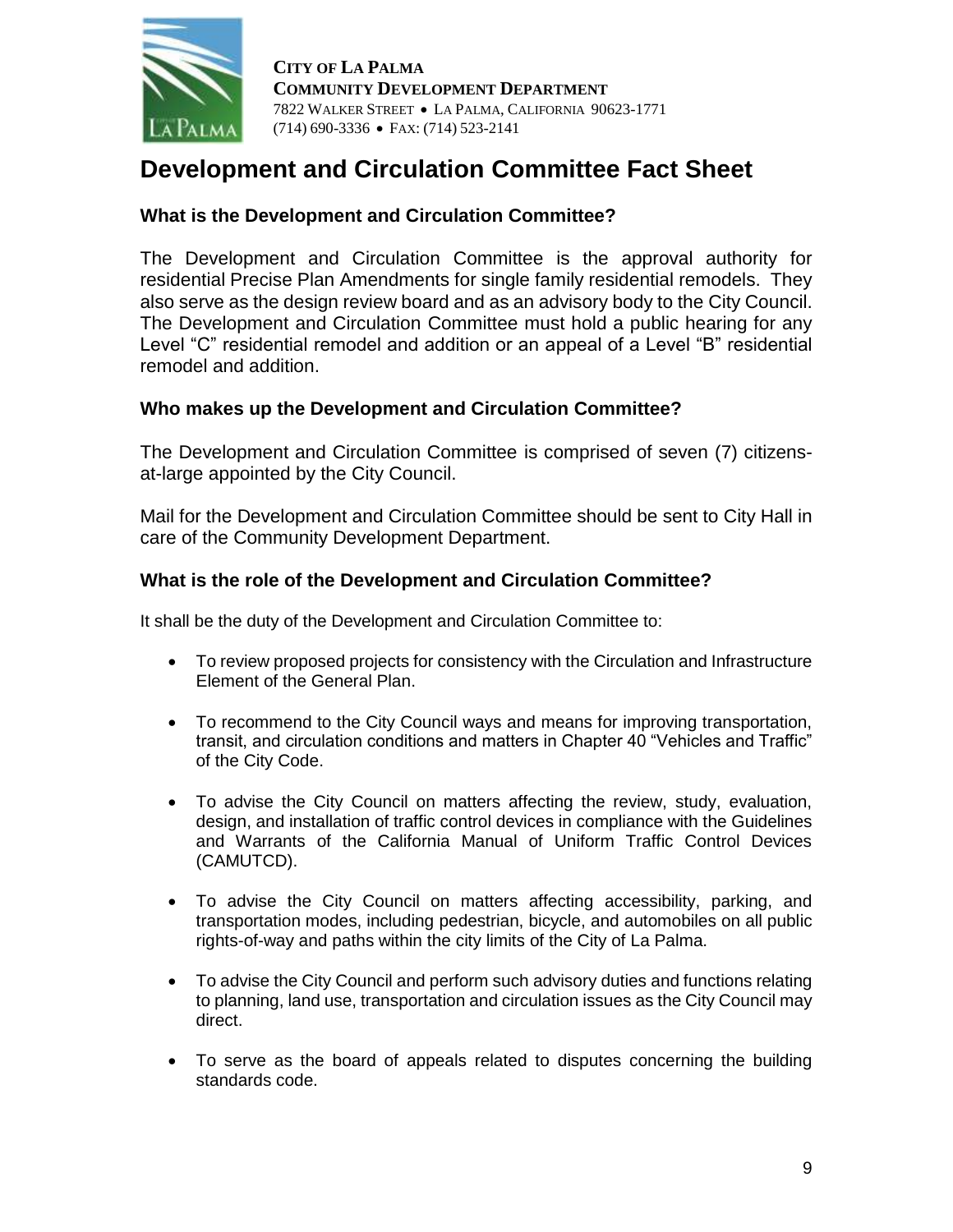

 To perform the duties and functions prescribed in Municipal Code Chapter 44 (Zoning), including making determinations on applications for residential remodel and addition projects in compliance with Table IV-1.

| TABLE IV-1. REVIEW AUTHORITY                                                         |                                   |                                             |                                           |                     |  |
|--------------------------------------------------------------------------------------|-----------------------------------|---------------------------------------------|-------------------------------------------|---------------------|--|
| Type of<br>Entitlement                                                               | Section of<br>Development<br>Code | Community<br>Development<br><b>Director</b> | Development &<br>Circulation<br>Committee | <b>City Council</b> |  |
| Precise Plan<br>Amendment<br>Single-family<br>Residential<br>Remodels &<br>Additions | 44-824                            | Decision for A & B<br>Recommend for C       | Appeal for B<br>Decision for C            | Appeal for C        |  |

# **What is a Public Hearing?**

A public hearing is a formal meeting conducted by a City body. The public is invited to attend these meetings and provide comments about the items on the agenda. A notice of a public hearing is mailed to property owners within a 350-foot radius of the project, posted on the project site, at the La Palma Library, at the City of La Palma Central Park, and at City Hall. The notice of the public hearing is also published in a local newspaper ten days before the hearing. Public hearings ensure that all land use decisions are made in an open forum and are subjected to public scrutiny in accordance with California Law.

# **When are the Development and Circulation Committee meetings?**

The Development and Circulation Committee meets on the second Monday of every even month (February, April, June, August, October, and December). Special meetings may be held on alternate months if a quorum can be achieved with Committee Members. In order to be added to a Development and Circulation Committee agenda, your application, fees, and plans must be submitted to the City of La Palma Community Development Department for a determination of completeness. Once deemed complete the Planning Division will put your project on the next feasible Development and Circulation Committee agenda and notice it accordingly. To access the most current agendas and specific meeting dates please visit the City of La Palma website or contact the Planning Division.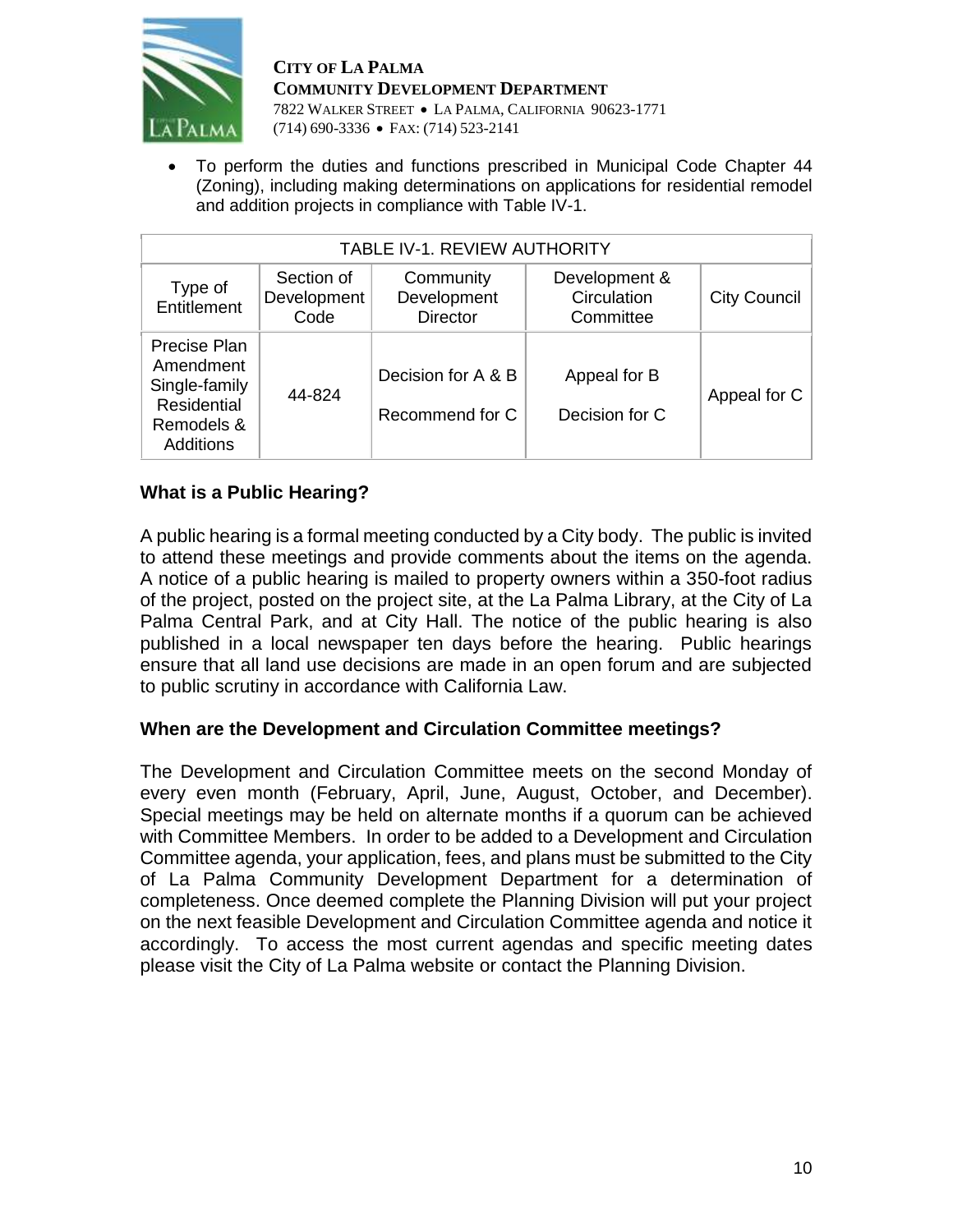

## **Development Standards Single-Family Residential (R-1) Zoned Properties**

The following table illustrates the development standards for residences zoned Single Family Residential (R-1):

| <b>R-1 DEVELOPMENT STANDARDS</b>                                                                                                                                                               |                                        |  |  |  |
|------------------------------------------------------------------------------------------------------------------------------------------------------------------------------------------------|----------------------------------------|--|--|--|
| Minimum Lot Size                                                                                                                                                                               | 5,000 sq. ft.                          |  |  |  |
| Density Range                                                                                                                                                                                  | 1.0 to 8.7 dwelling units per net acre |  |  |  |
| Maximum Height Limit                                                                                                                                                                           | 30 ft. (two stories)                   |  |  |  |
| Maximum lot coverage                                                                                                                                                                           | 45%                                    |  |  |  |
| Minimum Rear Yard Area                                                                                                                                                                         | 1,000 sq. ft.                          |  |  |  |
| <b>House Front Setback</b>                                                                                                                                                                     | 15 ft.                                 |  |  |  |
| Garage Setback (front entry)                                                                                                                                                                   | 23 ft.                                 |  |  |  |
| Garage Setback (side entry)                                                                                                                                                                    | 15 ft.                                 |  |  |  |
| <b>House Side Setback</b>                                                                                                                                                                      | 5ft.                                   |  |  |  |
| <b>House Rear Setback</b>                                                                                                                                                                      | 15 ft.                                 |  |  |  |
| House Rear Setback (abutting an arterial<br>roadway, flood control channel, railroad right-of-<br>way, Southern California Edison right-of-way, or<br>industrial or commercial zoned property) | 10 ft.                                 |  |  |  |
| Roof Eave Overhang                                                                                                                                                                             | Can project 2 ft. into a setback       |  |  |  |

## **Project Plan Requirements for residential projects**

The professional plans should be a minimum of 18" by 24", drawn to scale, and should include the following criteria:

### **Site Plan (1/8 scale)**

- Address, legal description, and designated zoning of the project site
- Vicinity map which clearly shows the location of the project site
- Title Block (name and address for property owner of record and the plan preparer)
- Scale, north arrow, and date prepared
- Identify and label all property lines and the lot dimensions
- Dimension all yards and space between buildings
- Dimension all existing and proposed structure setbacks
- Identify all easements, their locations, purposes and widths
- Buildings: existing and proposed, location and size, showing distances from property lines, existing and proposed rooflines
- Ultimate street right-of-way lines, street dedications, improvements, and easements designated
- Streets: name, location, dimension sidewalks and parkways
- Access (driveways, etc.): existing and proposed location, note dimensions
- Existing and proposed walls and fences, non-retaining walls: type, location, height,
- Topography, showing existing and proposed grades
- Parking: location, number of spaces, and dimensions of garage and driveway